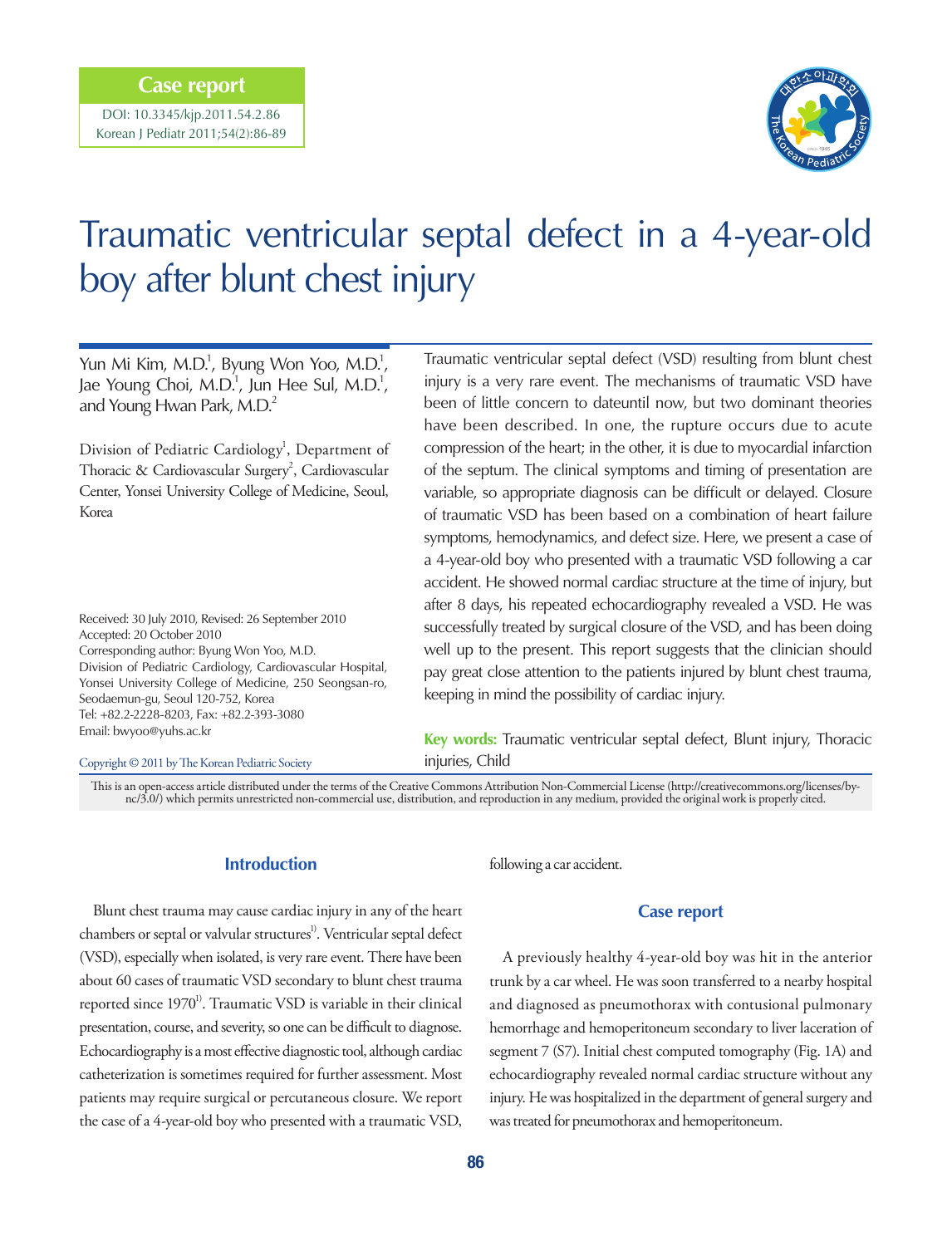After 8 days, his chest radiography showed progressive pleural effusion, and he was noted to have grade IV/VI pansystolic murmur at the left upper sternal border. Echocardiography and chest computed tomography (Fig. 1B) was performed again, and revealed a



Fig. 1. A) Initial chest CT revealed normal cardiac structure. B) After 8 days, a large defect of the ventricular septum, about 1.3 cm in diameter (arrow) hadwas developed. The diameter of defect is about 1.3 cm.



Fig. 2. Chest x-ray radiography showed cardiomegaly (CT ratio is about 0.6) and pulmonary edema.

newly developed large VSD with pericardial effusion.

He was transferred to our hospital for further assessment and surgical repair. On arrival at our hospital, vital signs showed a blood pressure of 80/53 mmHg, a heart rate of 110 beats/minute, a respiratory rate of 30 breaths/minute, and an oxygen saturation of 95% on room air.

Initial laboratory studies showed the following: white blood cell count of 15,100/ $\mu$ L, platelet count of 659×10<sup>3</sup>  $\mu$ L and hemoglobin level of 12.4 g/dL. The level of cardiac enzymes such as creatinine kinase, creatinine kinase-myocardial fraction, and lactate dehydrogenase were in the normal range.

Chest radiography (Fig. 2) showed cardiomegaly and diffuse interstitial thickenings of both lungs, probably secondary to lung contusions. His electrocardiogram (ECG) showed normal sinus rhythm with a rate of 115 beats/min and nonspecific T-wave abnormality.

Echocardiography clearly revealed a VSD with left-to-right shunt flow with minimal pericardial effusion. The VSD was a mid-



Fig. 3. Echocardiography showed large muscular-type VSD near the apex, and an enlarged left ventricle. A) The diameter of the VSD was 1.4 cm. B) Color Doppler showed left-to-right shunt flow.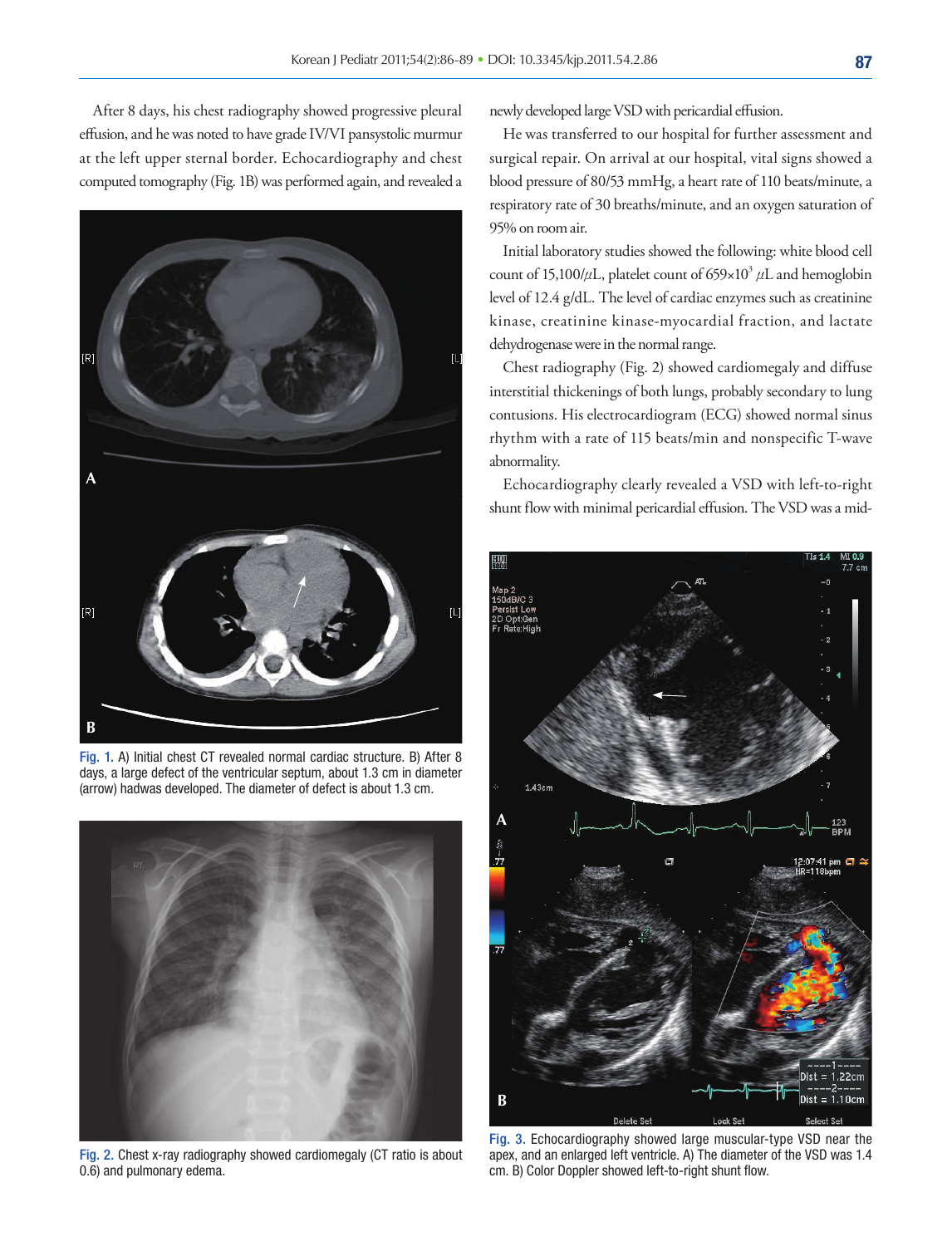muscular defect near the apex, with a diameter of about 1.2cm and a pressure gradient of 37 mmHg (Fig. 3). Grade I mitral regurgitation and tricuspid regurgitation were detected, and the aorta appeared normal. The ejection fraction was in the normal range.

His mild congestive heart failure was cared for with diuretics and digitalis. We decided to delay the repair of the VSD until the fibrosis formed around the defect. On the 24th day after the car accident, open repair of the traumatic VSD was performed. An incision was made in the left ventricle, and there was a VSD about 1.5 cm in diameter. The VSD was repaired successfully using double velour. Fibrotic change around the VSD and a thinned posterior ventricular wall were detected, and the left ventricle was plicated with Teflon felt. Postoperative echocardiography showed very small residual VSD shunt and normal ventricular function. His clinical course gradually improved after the operation, and he was discharged on the 10th post-operative day.

About one month after discharge, he was asymptomatic, and a repeat echocardiography showed no residual VSD shunt flow and an ejection fraction of 66%.

# **Discussion**

VSD is mostly congenital in origin, but could be acquired as result of penetrating trauma, blunt trauma, post-surgical contusion, myocardial infarction, or perforation during cardiac catheterization<sup>1)</sup>. Hewett<sup>2)</sup> first reported rupture of the interventricular septum caused by blunt trauma in 1847, and the first surgical repair was reported in 1955<sup>3)</sup>. The most common cause is traffic accidents. Other causes, such as falls from high places or kicks to the chest, have been reported<sup>1)</sup>.

The mechanisms of traumatic VSD occurring from blunt trauma have been of little concern until now, but two dominant theories have been described. The first postulates that the rupture occurs due to acute compression of the heart between the sternum and the vertebrae during the late diastolic phase when the ventricles are filled and the atrioventricular valves are closed $4^4$ . The second proposes that myocardial injury causes a microvascular disruption, leading to infarction and liquefaction of the septum<sup>5)</sup>. In our case, the patient showed normal cardiac structure at the time of injury, but after 8 days, he was diagnosed as having a VSD, after repeated echocardiography. We can speculate that there was progressive myocardial necrosis secondary to localized interruption of coronary blood flow within the ventricular septum. This progressive myocardial destruction then resulted in a gradual increase in the defect size and left-to-right shunt.

The diagnosis of traumatic VSD might be difficult or delayed due to variable symptoms and the timing of presentation. The timing of traumatic VSD occurring is variable, from immediately after the accident to several years later, according to the mechanism<sup>6</sup>. Also, clinical symptoms range from mild overall features to fulminant cardiogenic shock $6$ . Besides, traumatic VSD can be masked by concomitant injuries such as intra-abdominal injuries, rib fractures, and fractures of the extremities.

As with congenital VSD, pansystolic murmurs are auscultated at the left sternal border, and chest radiography may be normal or show only mild cardiomegaly or pulmonary edema<sup>7)</sup>. Cardiac enzymes lack the sensitivity or specificity for the diagnosis of cardiac injury, because other skeletal injuries may cause elevations of cardiac enzymes, with or without cardiac injury<sup>8</sup>. Recently, some authors reported that troponin I and T have proved to be sensitive to cardiac injury and useful in stratifications of patients for risk of complications<sup>9)</sup>.

Transthoracic echocardiography is one of the most effective tools for diagnosing traumatic VSD. It enables the employment of rapid and noninvasive means for evaluating hemodynamically unstable patients at their bedsides<sup>10)</sup>. But for patients whose echocardiography yields poor image quality, due to pneumothorax, wounds, or chest tubes at the site where the transducer should be placed, it is difficult to gain enough information. In these cases, additional cardiac imaging modalities such as CT or MRI can play an important role<sup>11)</sup>.

As with our patient, most traumatic VSD involves the muscular portion of the septum, but cases of perimembranous or subpulmonary rupture have been reported<sup>12)</sup>. In particular, the case of perimembranous rupture requires more attention because it can often be accompanied by tearing of the tricuspid valve<sup>13)</sup>. Other cardiac lesions reported include mitral and aortic valve injury, ventricular aneurysms, pericardial injury, and acute myocardial infarction<sup>1)</sup>.

Closure of traumatic VSD has been based on a combination of heart failure symptoms, hemodynamics, and defect size. A large VSD more than 1 cm in diameter requires surgical repair as soon as possible because congestive heart failure may develop secondary to increased pulmonary arterial pressures<sup>7</sup>. However, in some patients, such as those presenting a low left-to-right shunt rate and mild congestive heart failure, medical treatment should be attempted first, followed 2–3 weeks later by surgical repair when the myocardial tissue surrounding the VSD shows signs of formation of a fibrous ring<sup>14)</sup>. Small traumatic VSD may close spontaneously without operation<sup>14)</sup>.

Recently, a small number of reports have been published describing effective percutaneous closure of traumatic VSD alternative to surgery<sup>11)</sup>.

We report here a case of a traumatic VSD related to blunt chest injury showing delayed clinical presentation. In traumatic VSD patients, clinical symptoms and signs are relatively variable, and may be masked by concomitant injuries. Therefore, the clinician should